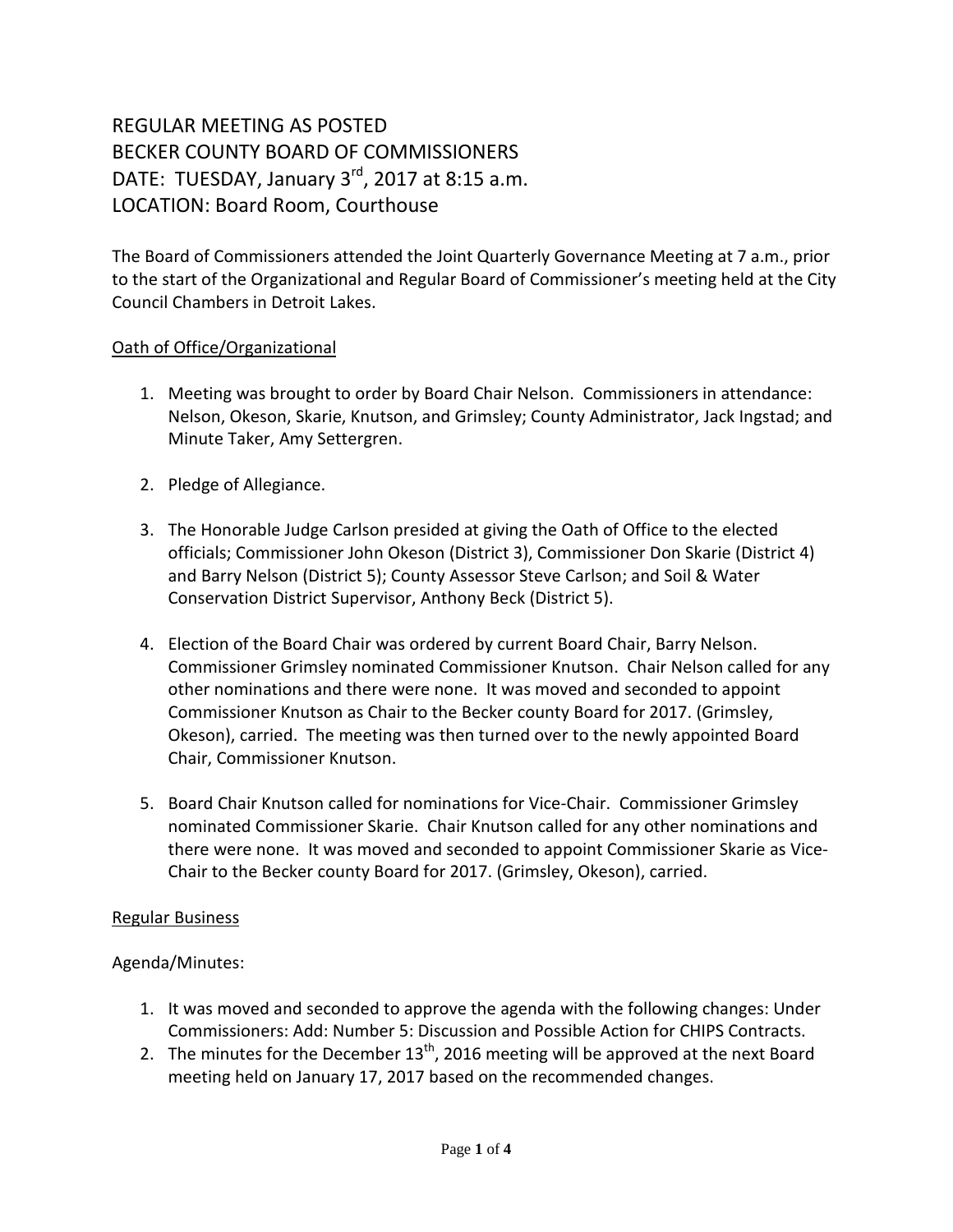#### Commissioners:

- 1. Open Forum: No one was present.
- 2. Reports and Correspondence: The Commissioners reported on the following:
	- a. Commissioner Knutson: Environmental Affairs Committee, Recreational Advisory Committee (RAC), Economic Development Authority (EDA).
	- b. Commissioner Okeson: Northwest Regional Radio Board, Ag Forum, Sheriff and Jail Committee.
	- c. Commissioner Grimsley: Recreational Advisory Committee (RAC), Lake Agassiz Regional Library Committee and Development Achievement Center (DAC) Committee.
	- d. Commissioner Nelson: Becker County Soil and Water Conservation District (BCSWCD), Economic Development Authority (EDA) and Ag Forum.
	- e. Commissioner Skarie: Environmental Affairs Committee and Lakeland Mental Health Committee.
- 3. It was moved and seconded to approve the attendance of Commissioners wishing to attend the Clay County Joint Powers  $48<sup>th</sup>$  Annual Intergovernmental Retreat on Friday January 27, 2017, with per diem and mileage. (Nelson, Skarie), carried.
- 4. Appointments: There were none.
- 5. It was moved and seconded to approve amending the CHIPS Contracts for 2017-2018 that were previously approved, and to re-post with the new rate for all CHIPS attorneys. (Grimsley, Nelson), carried.

Finance Committee Minutes: Mary Hendrickson presented:

- 1. It was moved and seconded to approve the Regular claims and Auditor Warrants, as presented:
	- a. Auditor Warrants (Tuesday Bills):
		- i. 12/13/2016 in the amount of \$192,955.99
		- ii. 12/20/2016 in the amount of \$223,912.94
		- iii. 12/22/2016 in the amount of \$354,355.06
		- iv.  $12/28/2016$  in the amount of \$2,597.38
		- for a total amount of \$773,821.37

(Skarie, Nelson), carried.

2. It was moved and seconded to approve the purchase of a copier for the basement book room in the Courthouse from Toshiba of Fargo at a cost of \$2,700.63. (Nelson, Skarie), carried.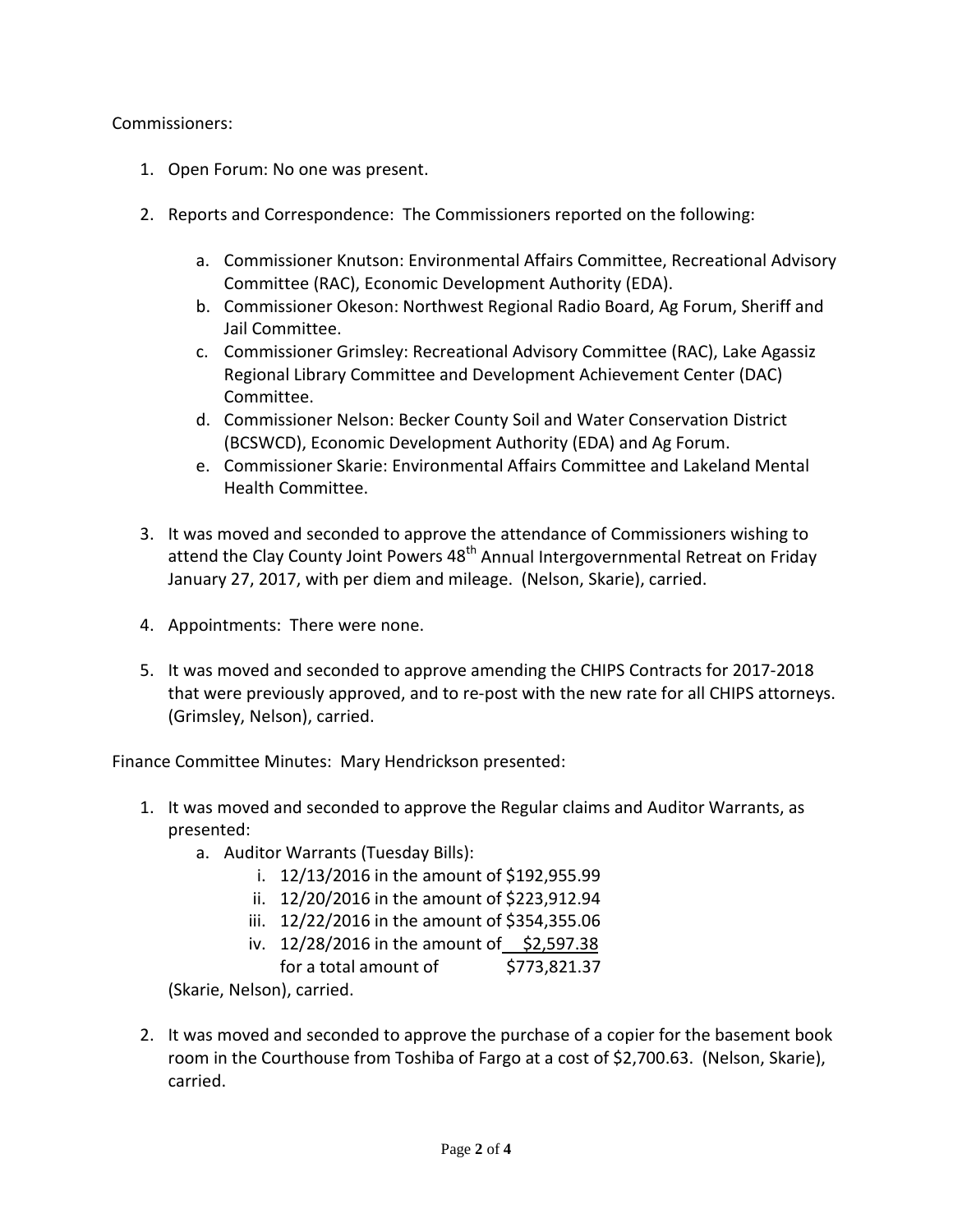Auditor-Treasurer: Mary Hendrickson presented:

- 1. Licenses & Permits: There were none.
- 2. It was moved and seconded to approve Resolution 01-17-1A (Option 1), as presented, that the Detroit Lakes Sunday paper is hereby designated as the official county newspaper for 2017 and in which the following shall be published; the notice and list of real estate taxes remaining delinquent on the first Monday of January 2017, the proceedings and other notices of the County boards, and the first publication of the financial statement; and the Frazee Forum paper is hereby designated as the newspaper in which the second publication of the financial statement will be published, as required by Minnesota State Statute. (Grimsley, Nelson) carried.
- 3. It was moved and seconded to accept the October 2016 Cash Comparison and Investment Summary, as presented. (Grimsley, Okeson), carried.

# County Attorney:

1. It was moved and seconded to amend the dates and approve the out-of-state travel request and application for Assistant County Attorney, Kevin Miller, to attend the National Computer Forensics Institute – Mobile Devices in Court – Prosecutors Training, to be held on May 8-10, 2017 in Alabama, with no cost to the County and expenses covered by the U.S. Secret Service. (Grimsley, Okeson), carried.

Assessor: Steve Carlson presented:

- 1. It was moved and seconded to approve the following abatements:
	- a. PIN #: 08.0634.000 in Detroit Township, in the amount of \$932.00, due to a House Fire.
	- b. PIN #: 49.0715.000 in Detroit City, in the amount of \$176.00, due to a Clerical Error (Property sold and lease with BNSF didn't get inactivated in our tax system).
	- c. PIN #: 06.0799.000 in Cormorant Township, in the amount of \$397.00 due to a Garage/Cabin Fire.

with the total abatements at \$1,505.00 (Grimsley, Skarie), carried

# Human Services:

1. It was moved and seconded to approve the Human Services claims for Human Services, Community Health, and Transit, as presented. (Skarie, Grimsley), carried.